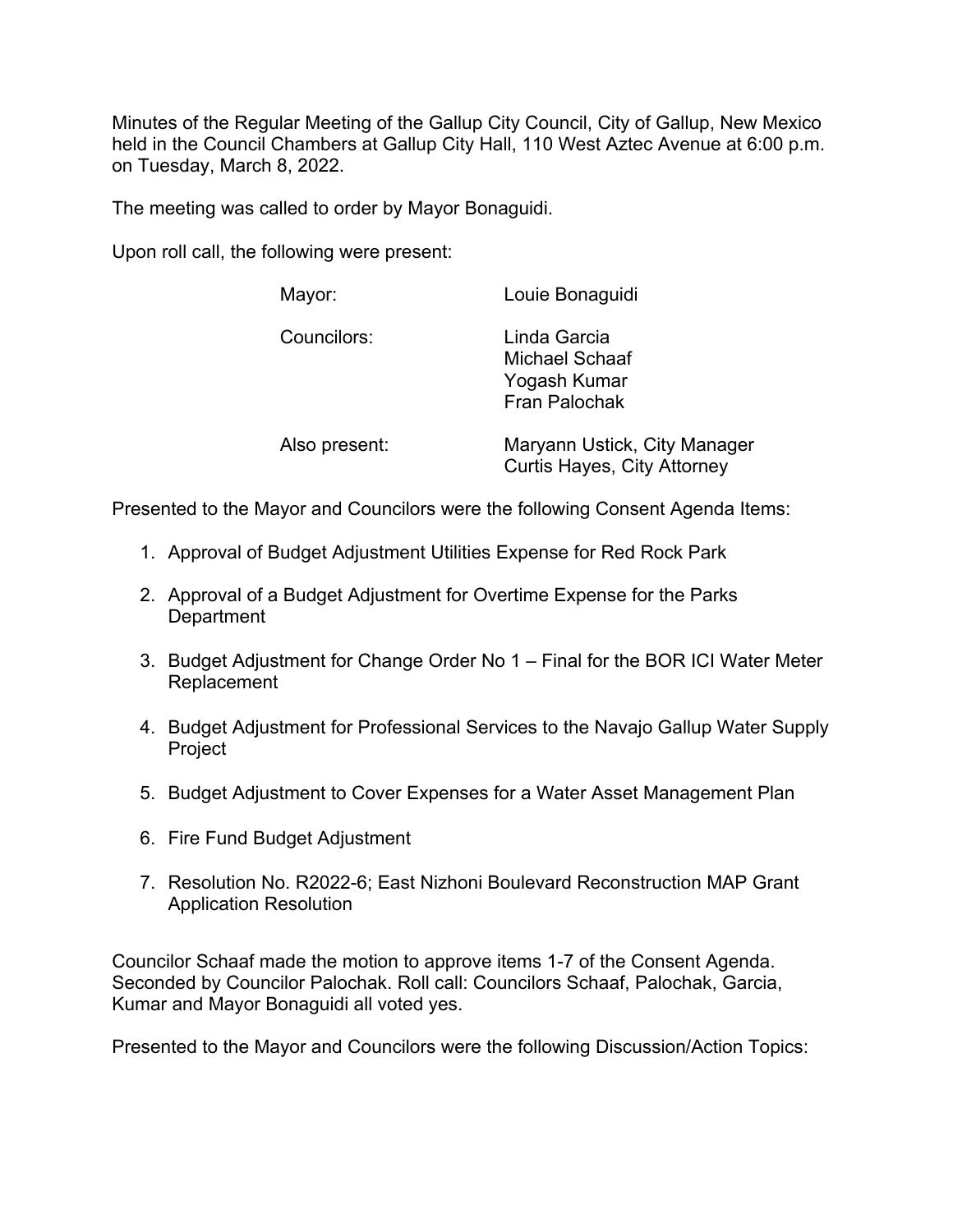1. Resolution No. R2022-5; Accepting FY 21 Audit – Patty Holland, CFO

Mr. Holland presented the proposed resolution for the Fiscal Year 2021 Audit conducted by Hinkle & Landers and requested acceptance approval of the audit for submission to the Department of Finance and Administration (DFA). Ms. Holland introduced Farley Vener, President and Managing Shareholder of Hinkle + Landers.

Mr. Vener presented the 2021 Audit summarizing results including audit procedures of statements and federal awards, communications with regard to management, auditor's responsibilities and a summary of results. He also provided charts demonstrating past and current balance analysis, assets and deferred outflows, liabilities and deferred inflows, net position and revenues. Overall, the City received an unmodified opinion in the audit, which the best opinion to obtain. A copy of Mr. Vener's power point presentation is attached hereto and made a part of these official Minutes.

Ms. Holland thanked Mr. Vener for his assistance and guidance throughout the audit process.

Councilor Kumar commented on the positive results and urgency of the CARES Act.

Councilor Palochak made the motion to approve Resolution No. R2022-5, as presented. Seconded by Councilor Garcia. Roll call: Councilors Palochak, Garcia, Kumar, Schaaf and Mayor Bonaguidi all voted yes.

2. Resolution No. R2022-7; A Resolution to Rename the Veterans Memorial Complex, The Joe Vargas Veterans Memorial Complex – Vince Alonzo, Parks and Recreation Director

Mr. Alonzo gave a moving speech regarding Mr. Vargas' time and dedication to the citizens of Gallup, including his employment with the City of Gallup, his time served in the United States Army, unlimited amount of time helping the Senior Centers and credited Mr. Vargas for much of the parks system in place to this day. Mr. Alonzo thanked Alfred Abeita and Clyde Strain for their help writing the Resolution and the summary for the agenda item.

Discussion followed regarding Mr. Vargas' athleticism, his tremendous efforts in the Parks and Recreation Department, services he provided after retirement and his worthiness to have the park named after him.

Clarification was provided regarding the renaming of the park only, while the Veterans helping Veterans Center will remain the same.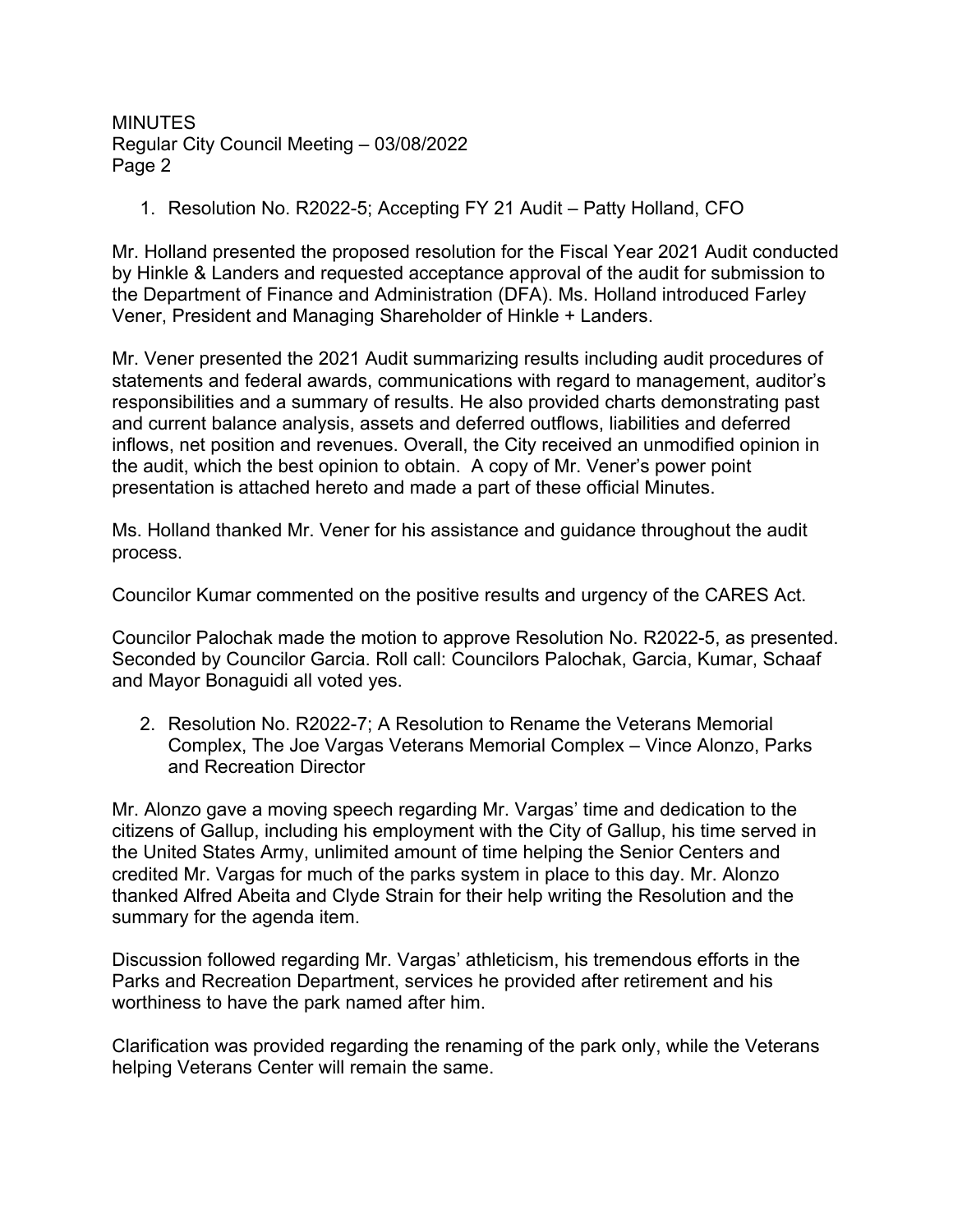Councilor Garcia echoed Mayor and Councilor's sentiments regarding Mr. Vargas and also commended Mr. Alonzo for his dedication to the Parks and recognized Mr. Vargas' family who were in attendance.

Rae Ann Vargas-Ruiz thanked the Mayor and Councilors, not only for recognizing her father but also for allowing them drive through the park as part of his funeral service. She remembered her dad and his love for the entire community.

Councilor Schaaf made the motion to approve Resolution No. R2022-7. Seconded by Councilor Garcia. Roll call: Councilors Schaaf, Garcia, Kumar, Palochak and Mayor Bonaguidi all voted yes.

Presented to the Mayor and Councilors was the following Information Item:

1. Gallup Fire Department 2021 Annual Report – Jesus Morales, Fire Chief

Chief Morales stated the intentions and mission of the Gallup Fire Department and commended his staff for their contributions and commitment to the community's safety. Chief Morales provided information regarding the increase in call volume throughout 2021, minimal staffing, billing commencement for medical transports, update of Responsiveness Guidelines, collaborative efforts with Medstar Ambulance, resource management, grant funding, Narcan training and distribution and the community risk reduction initiative.

Deputy Fire Chief Nate Emerson provided the total number of calls, categorizing them by major incidents, fire incidents, political districts and yearly call comparisons.

Brief discussion followed regarding the definition of a, "good intent call."

Fire Marshal Jon Pairett provided detailed information pertaining to the Fire Prevention Office and the total number of fire and life safety inspections conducted for 2021; community risk reduction contacts including training, outreach, school fire prevention and smoke alarm installations. He also provided information on the total number of fire investigations, plan reviews, Gallup Task Force reviews, COVID 19 education reviews, public health order complaints and city fire extinguisher inspections. In addition, the Fire Marshall mentioned Firework Permits and Special Events in which Gallup Fire Department Staff were present.

Assistant Fire Chief, Michael Gleeson explained the firefighter training hour requirements including company training, hazardous materials, driver, officer related, recruits and facilities; which totaled 5,410 hours. He also provided information regarding emergency medical services training and training areas such as firefighting, EMS, aerial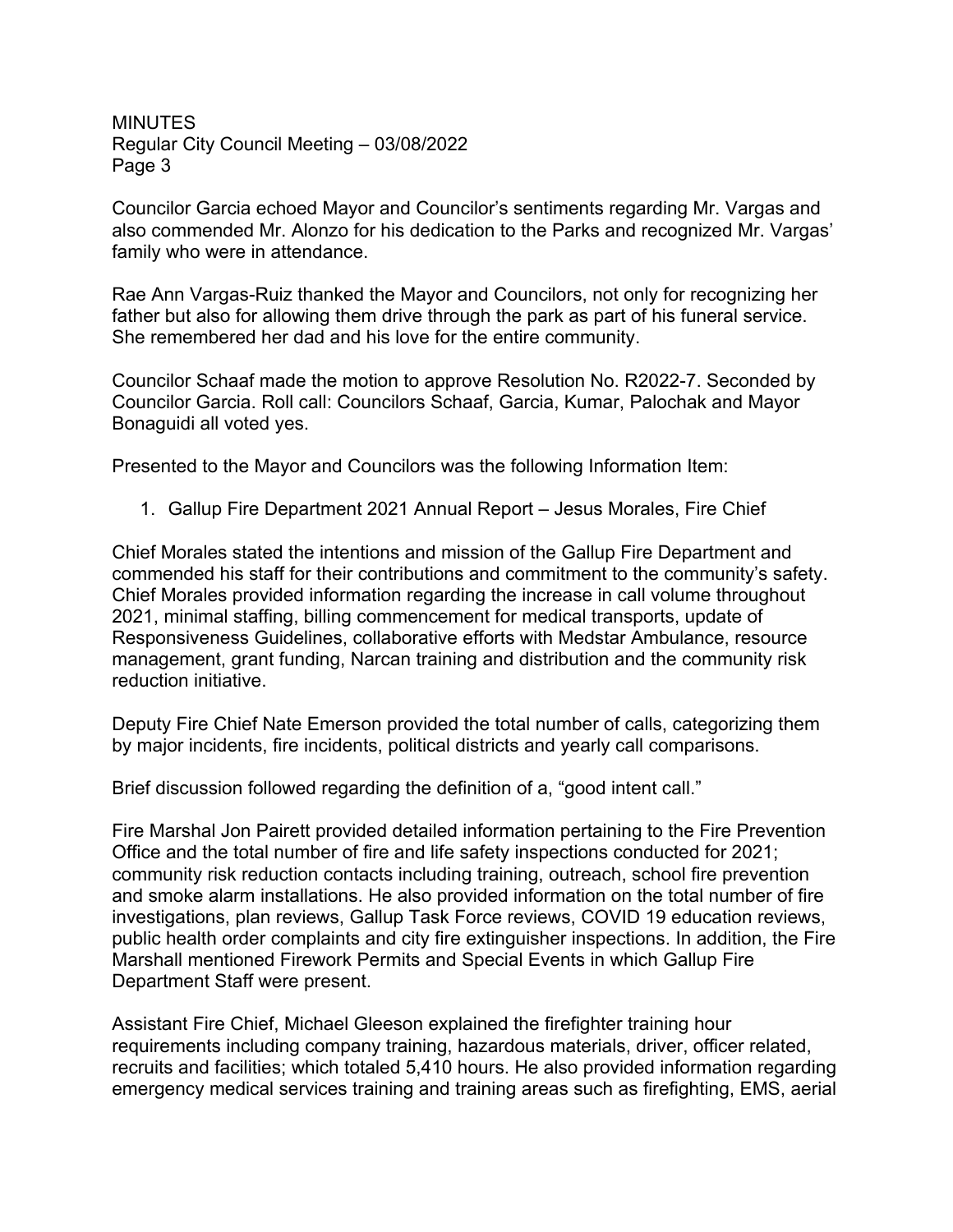operations, mass casualty, CPR, First Aid and technical rescue and the total number of hours reaching 640. The Assistant Fire Chief also highlighted the conception and implementation of development guides for Recruit Firefighters as well as Fire Officers.

Chief Morales thanked the Mayor and Councilors for their continued support and stressed the dedication of all Fire Department staff members.

Discussion followed regarding the mass amount and importance of training taking place, the high volume of calls received, comfort in knowing when in an emergency the individuals providing this service are trained and ready. The Mayor and Councilors thanked the Fire Department staff for all they have done and continue to do for the community, especially during the COVID 19 public health crisis.

## **Comments by Public on Non-Agenda Items**

None

## **Comments by Mayor and City Councilors**

The Mayor and Councilors all provided comments regarding Mr. Vargas, his dedication to the City and his deserving of the accolades received. They also expressed appreciation to Mr. Alonzo for his dedication as well as Fire and Police Department staff for all the work they do to keep the City safe.

Councilor Palochak thanked Ms. Holland for her efforts in fiscal responsibility, in addition to all City staff who continue to provide needed services. She reminded the community of those dedicated City employees who continue to work through staff shortages and encouraged everyone to show their appreciation.

Councilor Schaaf recognized Gallup High School, Miyamura High School and Rehoboth High School basketball teams.

Councilor Kumar also thanked Ms. Holland and mentioned the City's financial improvement over the years and the importance of that role in any sector.

Councilor Garcia announced the installation of a 6" waterline by Dallago Corporation along the streets of Lincoln, Strong and Vega, which will require a water shut-off on March 9, 2022 from 9:00 a.m. to 2:00 p.m. She will be working with Water Department staff to hold a meeting for affected community members to provide information on how to obtain assistance and to get water to them.